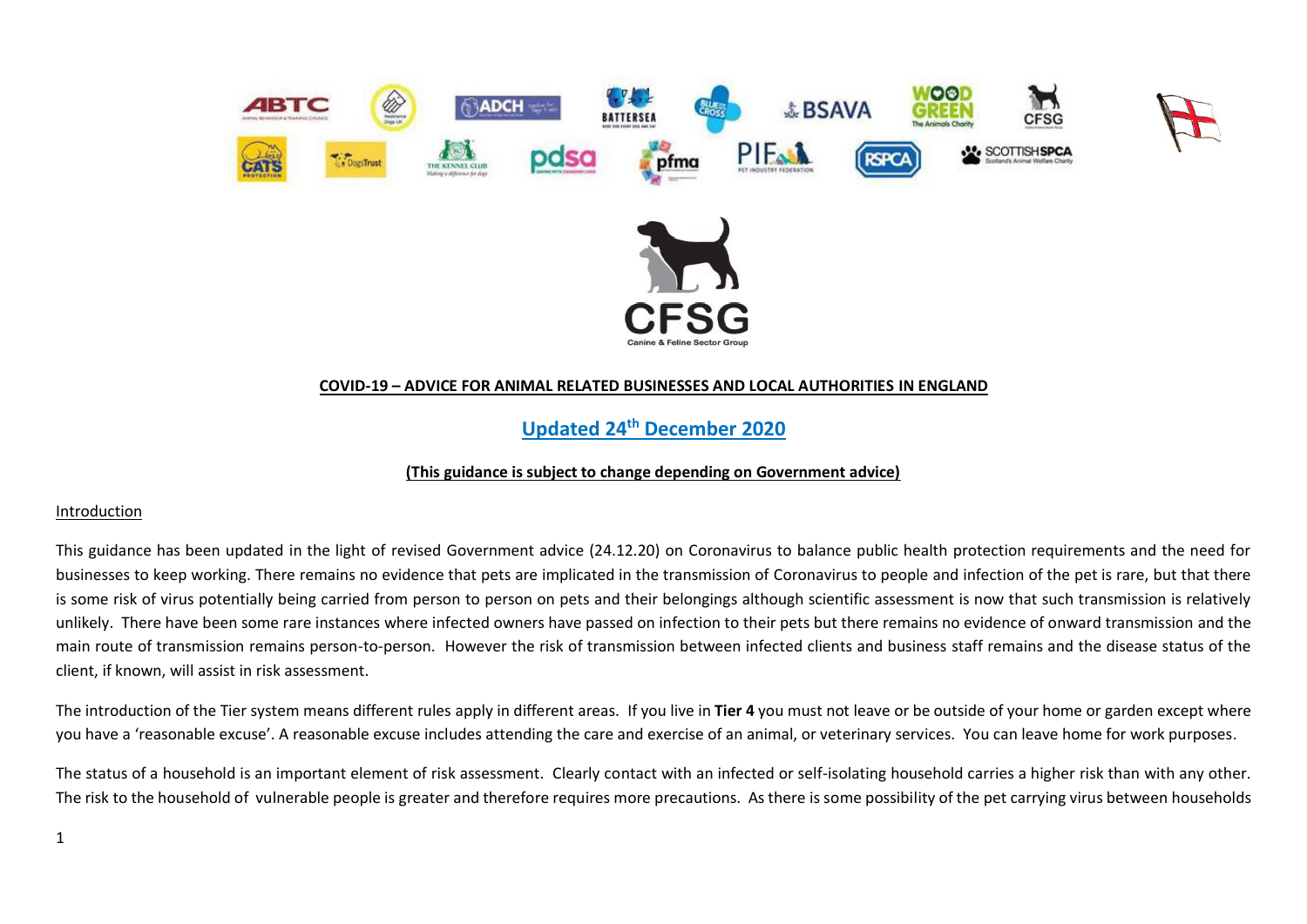

it is appropriate to evaluate the risk in each circumstance to minimise the public health consequences. It is inevitable that the status of a household regarding coronavirus can change from one group to another and that the precautions suitable for the pet will change at the same time.

The simple precaution of washing hands for twenty seconds, or using hand sanitiser, as frequently as possible should now be intrinsic in every activity. Therefore, in this advice document it is assumed that hand sanitisation or washing, and social distancing, are included in all activities. [Guidance](https://www.gov.uk/government/publications/face-coverings-when-to-wear-one-and-how-to-make-your-own/face-coverings-when-to-wear-one-and-how-to-make-your-own) on the wearing of face masks should also be consulted.

CFSG has produced a [handover protocol](http://www.cfsg.org.uk/coronavirus/_layouts/15/start.aspx#/) between people walking friends' and neighbours' dogs. There is a separate [protocol](http://www.cfsg.org.uk/coronavirus/_layouts/15/start.aspx#/) that should also be used when handing over dogs between a business and client.

Social distancing rules must be observed throughout every activity. While social distancing advice has been revised, 2m between individuals should be adhered to where possible. If at all possible, and if it is safe to do so, any handovers should be done outside. Risk assessments need to be undertaken to ensure the business is working in a safe way to protect members of staff and the public. The principles have been set out by government [here.](https://www.gov.uk/guidance/social-distancing-in-the-workplace-during-coronavirus-covid-19-sector-guidance)

The government has introduced additional rules on the use of face coverings and full details of them and exemptions and other relevant information can be found [here.](https://www.gov.uk/government/publications/face-coverings-when-to-wear-one-and-how-to-make-your-own/face-coverings-when-to-wear-one-and-how-to-make-your-own#when-to-wear-a-face-covering) Apart from veterinary practices, animal activities are not specifically covered but for any activity indoors where business owners and staff interact with clients both must wear a face covering. Whilst this is not specifically mandatory for staff, it is advisable for their protection under Health and Safety legislation and does not alter the necessity for social distancing and the use of one way systems where appropriate. Where social distancing can be maintained outdoors the use of face coverings is not necessary although it is still advised. Hands should be washed or hand sanitiser used before putting a face covering on and after taking it off. Touching the eyes, nose, or mouth is to be avoided and used face coverings should be stored in a plastic bag until they can be washed or disposed of. Single use disposable masks should be disposed of appropriately after use. Re-useable masks should be washed and dried regularly.

According to the regulations, it is acceptable (amongst other reasons) for people to leave their homes if it is reasonably necessary for them to do so for the purpose of caring for or exercising their pet. Full guidance is on the [government website.](https://www.gov.uk/guidance/new-national-restrictions-from-5-november?priority-taxon=774cee22-d896-44c1-a611-e3109cce8eae#businesses-and-venues) A journey may therefore be reasonably necessary for these purposes, and journeys in the course of business are allowed.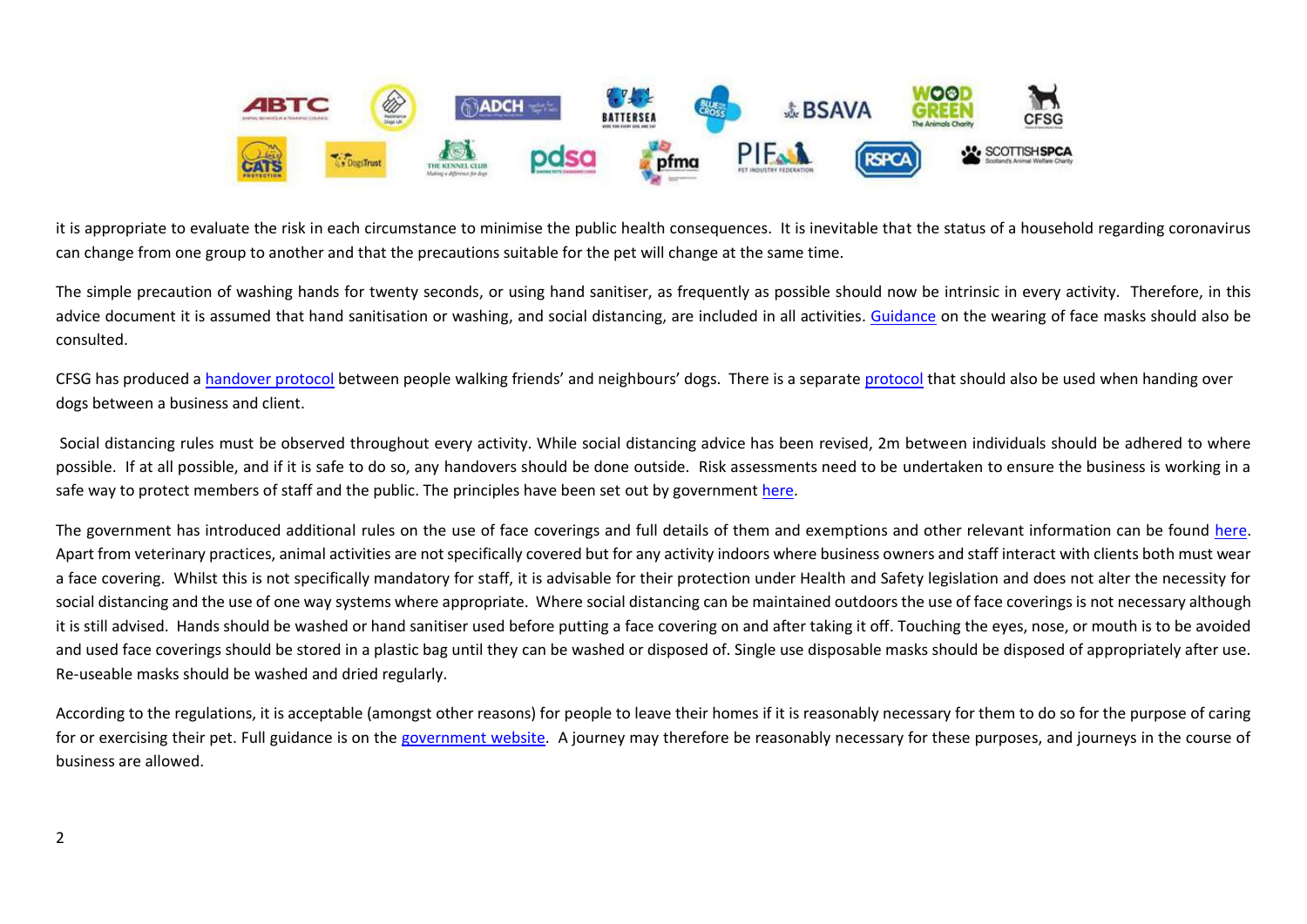

In all circumstances where payment is included in a process the use of cash should be avoided. Where possible payment should be made using a credit or debit card or by electronic banking.

You should check that your insurance company is prepared to cover you for any activity undertaken during this period.

# BOARDING ESTABLISHMENTS

Boarding establishments may have low occupancy rates owing to cancelled holidays, however there remains a requirement to care for the pets of people hospitalised from coronavirus and for key workers, and vulnerable people who may not be able to care for their pets. Boarding establishments may make arrangements with shelters and rescues if needed. Pets should only be admitted or sent home by appointment to ensure you only have a single client on the premises at any one time. The business handover [protocol](http://www.cfsg.org.uk/coronavirus/_layouts/15/start.aspx#/) set out by CFSG should be followed with the owner retaining all equipment such as leads. Any material such as collars, toys and food bowls arriving with an animal should be thoroughly washed with soap and water and left to dry in the open air. Handover should take place in an outdoor space large enough for the client and staff to maintain their social distance.

If an animal is taken from a Coronavirus infected household they should be held in the establishment's isolation facility for three days to ensure no virus is retained on the pet. During that period those pets should be dealt with **after** all others on the premises.

Animal rescue and re-homing organisations may also be under pressure from animals being abandoned and particularly if they have a stray dog contract with the local authority. Boarding establishments may also wish to offer space to them.

Clearly a proportion of any of those animals may not have up to date vaccinations. Veterinary practices may be able to offer vaccination if a disease and public health assessment by the vet shows it to be appropriate and social distancing can be maintained. The boarding establishment's veterinary practice should be contacted for advice regarding this. If, on assessment, the veterinary practice feels vaccination is appropriate, it may be that the risk of a visit by a vet and veterinary nurse is considered less of a public health risk than individual animals being taken to the owner's practice. It is important to increase biosecurity within the boarding establishment to reduce the likelihood of disease. This may be achieved by increased use of disinfectant, personal hygiene by the use of hand gel or hand washing between animals and by better separation of animals. Establishments should be able to provide an enhanced SOP for use in current circumstances to satisfy their local licensing authority.

# HOME BOARDING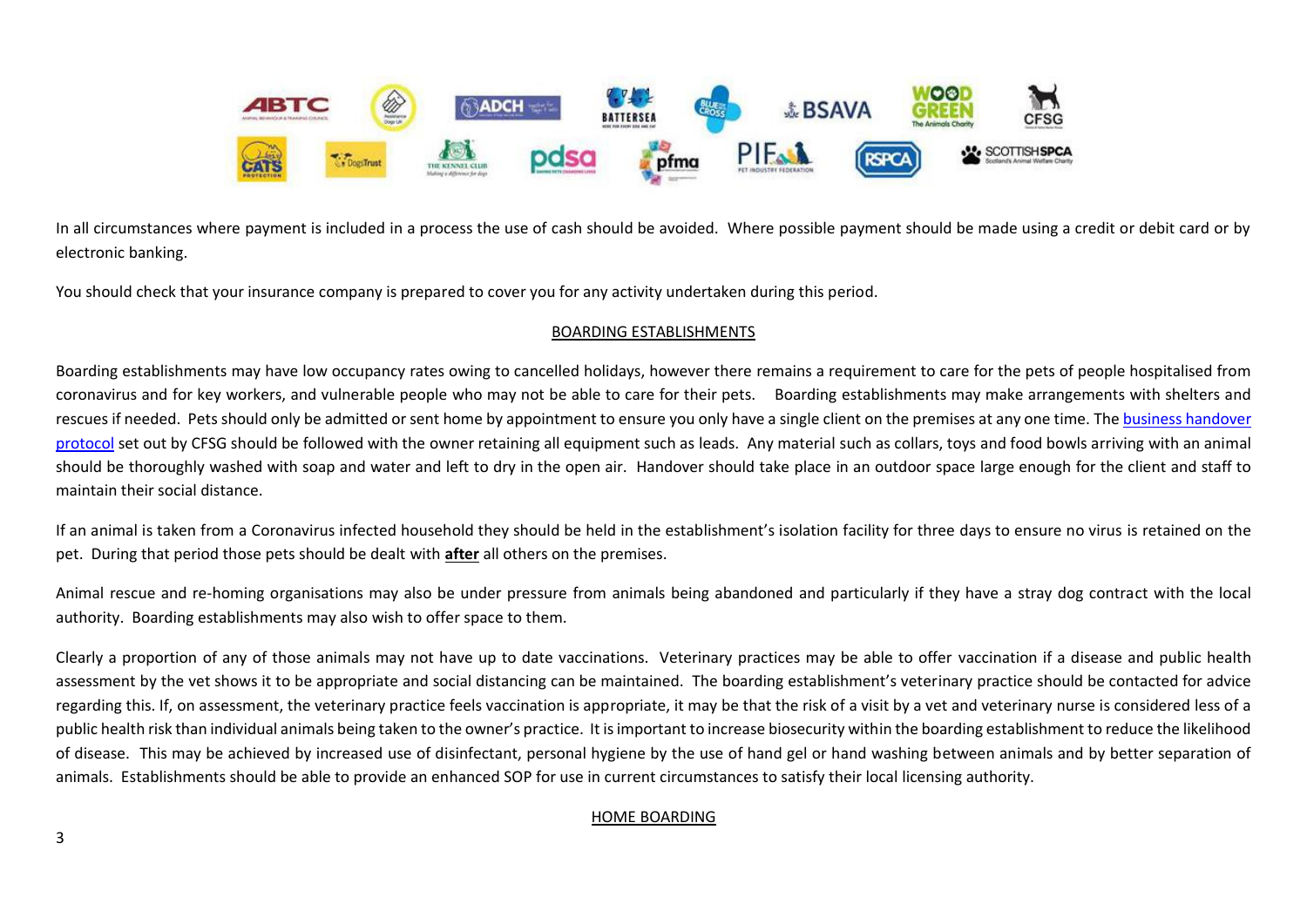

Similar to boarding establishments it is possible that some will be little used. Priority should be given to board dogs from households of key workers, or vulnerable people or from a coronavirus infected or isolating household. Dogs from infected or self-isolating households should not be mixed with others from non-infected households. The [business handover protocol](http://www.cfsg.org.uk/coronavirus/_layouts/15/start.aspx#/) set out by CFSG should be followed.

All admission and return of dogs should be by appointment only to ensure clients are able to maintain social distance. The home boarder may collect the dog or the client may drop off and collect the dog by appointment. You should only have one person dropping off or collecting their dog at a time. The owner should retain all equipment such as leads. The home boarder must wash all equipment with soap and water once the dog/s have left. Dogs should be walked on a lead locally, maintaining social distance from other people and pets. Dogs may be allowed off lead in a secure safe area such as a park or enclosed field.

# COMMERCIAL DOG DAY CARE

**Tier** 4: The business may continue to collect dogs providing handover can take place in a COVID-secure manner and the vehicle is disinfected between journeys.

**Tier 1 -3**: Commercial day care may continue to operate and priority should be given for key workers, and vulnerable people who are unable to make alternative safe arrangements for their dog. Dogs may be collected from their home or owners may drop off and collect their dogs by appointment only, to ensure clients are able to maintain their social distance from others by only having one client on the premises at a time. If dogs are brought to site owners should remain in their vehicles until staff are ready to accept their dog with a similar procedure on return.

Handover should take place in an outdoor space large enough for the client and staff to maintain their social distance (2m should be adhered to where possible). The business [handover protocol](http://www.cfsg.org.uk/coronavirus/_layouts/15/start.aspx#/) set out by CFSG should be followed. The owner should retain all equipment such as leads.

If dogs are collected, only those from households that are not infected or self-isolating should be collected on each trip. If establishments wish to accept dogs from infected or self-isolating households they must be collected and returned separately. Such dogs should not be mixed with those from 'clear' households but may be kept in a completely separate group. The vehicle must be disinfected between journeys.

The entire premises must be cleaned and disinfected at the close of each day.

### HOME DOG DAY CARE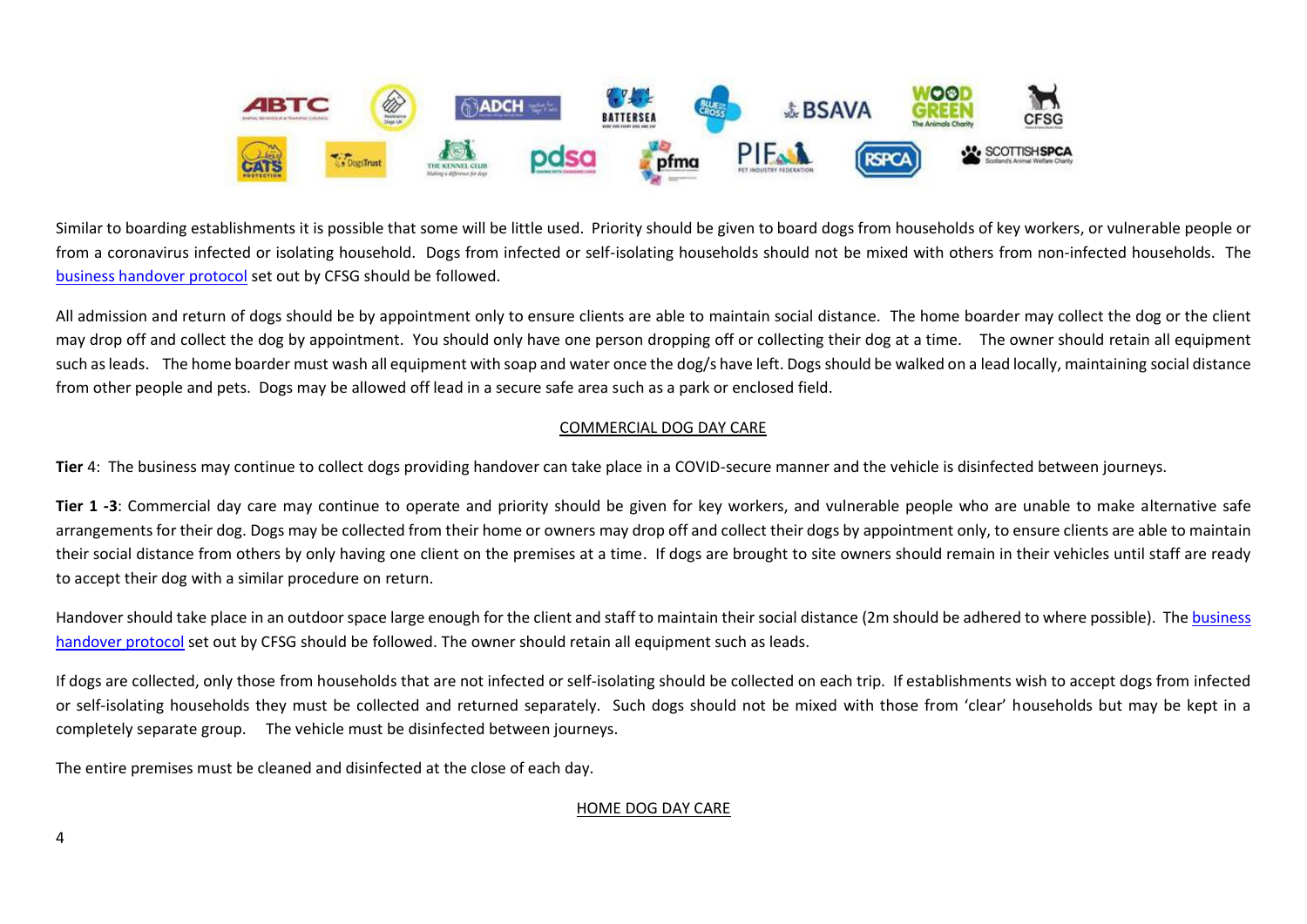

**Tier** 4: The business may continue to collect dogs providing handover can take place in a COVID-secure manner and the vehicle is disinfected between journeys.

**Tiers 1-3**: Home day care may continue to operate and priority should be given for key workers who are unable to make alternative safe arrangements for their dog. Dogs may be collected from their homes or owners may drop off and collect their dogs by appointment to ensure the maintenance of social distance between clients by only having one client on the premises at a time. Handover should take place in an outdoor space large enough for the client and staff to maintain their social distance (2m should be adhered to where possible).

The [business handover protocol](http://www.cfsg.org.uk/coronavirus/_layouts/15/start.aspx#/) set out by CFSG should be followed The owner should retain all equipment such as leads.

Dogs from households that are infected or self-isolating should not be mixed with others from non-infected households.

Dogs should be walked on a lead locally, maintaining social distance from other people and pets. Dogs may be allowed off lead in a secure safe area such as a park or enclosed field.

# DOG WALKERS

**Tier** 4: When it is necessary for a dog walker to cross into or out of a Tier 4 area they may do so in the course of their business. Walkers should minimise such journeys to reduce the risk to public health. If you need to travel you should stay local - meaning avoiding travelling outside of your village, town or the part of a city where you live - and look to reduce the number of journeys you make overall.

**Tiers 1-3**: Dog walkers can continue to operate and priority should be given to key workers, and vulnerable people who are unable to make alternative safe arrangements for their dog. Dogs from coronavirus infected or self-isolating households may be walked but if doing so they must be walked **after** dogs from all other households.

The [business handover protocol](http://www.cfsg.org.uk/coronavirus/_layouts/15/start.aspx#/) set out by CFSG should be followed with the owner retaining all equipment such as leads. Handover should take place in an outdoor space large enough for the client and staff to maintain their social distance. Dogs from different households may be walked together as long as dogs from infected or self-isolating households are not mixed with others from non-infected households. Social distancing should be maintained for both the walker and the dogs by keeping the dogs on a lead at all times. Dogs may be allowed off lead in a secure safe area. Any equipment, including the vehicle if used to transport the dog, must be cleaned and disinfected between dogs.

5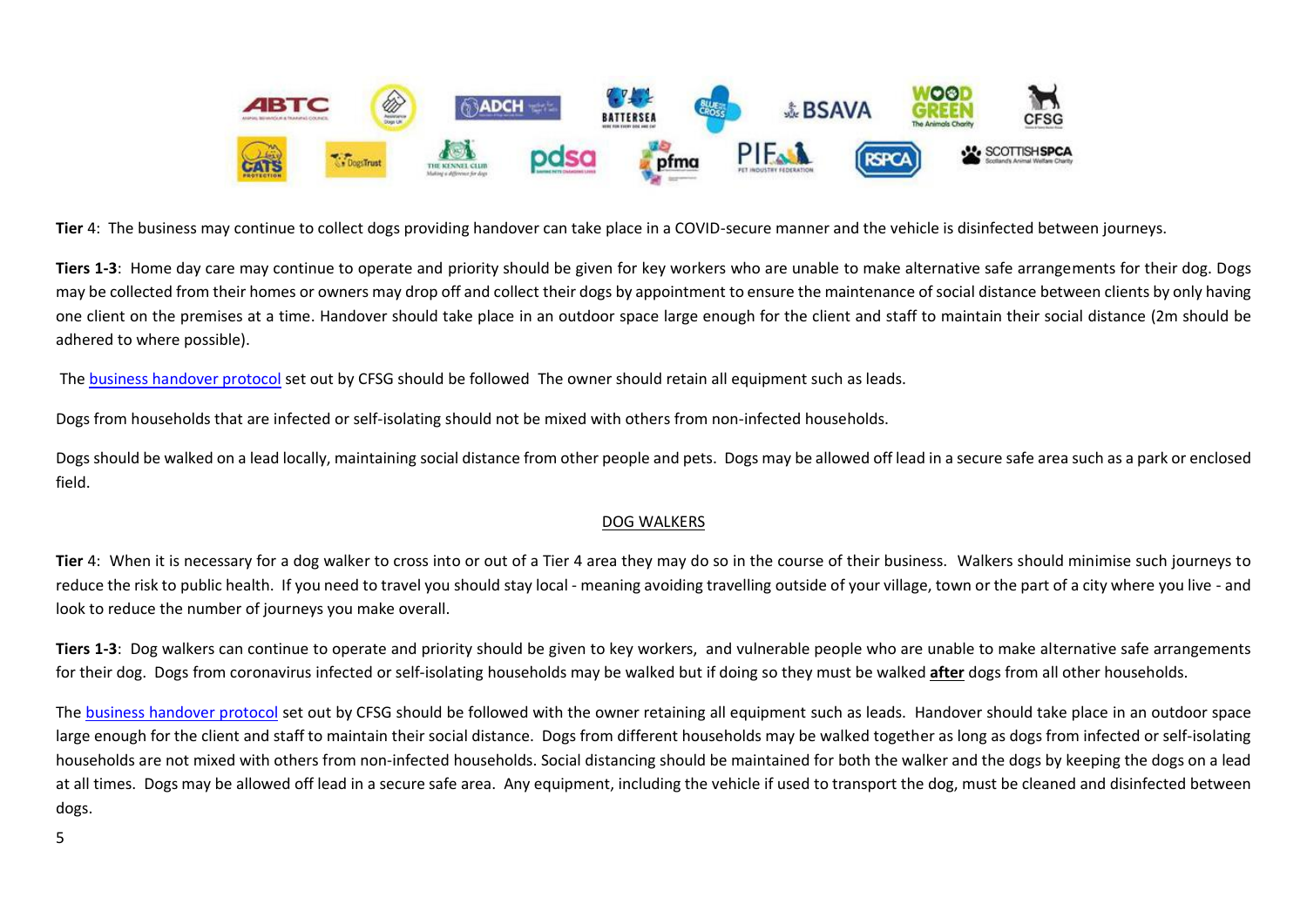

### GROOMERS

**Tier 4**:Groomers may accept a dog to be groomed by appointment for welfare but not aesthetic reasons. The necessity for an appointment is to ensure social distancing between clients. If dogs are brought to site owners should remain in their vehicles until staff are ready to accept their dog. The [business handover protocol](https://www.cfsg.org.uk/coronavirus/) set out by CFSG should be followed and should take place in an outdoor space large enough for the client and staff to maintain their social distance.

Groomers can collect dogs from client's homes as long as they can disinfect their vehicle between collections. Pets from infected or self-isolating households should be collected separately from other dogs in different journeys and **after** pets from other non-infected households. Groomers should assess whether the grooming can be delayed until the household is clear to reduce the risk to themselves and their staff. Social distancing should be maintained at all times and [business handover protocol](https://www.cfsg.org.uk/coronavirus/) set out by CFSG should be followed with the owner retaining all equipment such as leads.

**Tiers 1-3**: An owner may take a pet to be groomed by appointment if the grooming is necessary for welfare rather than aesthetic reasons. The necessity for an appointment is to ensure social distancing between clients. If dogs are brought to site owners should remain in their vehicles until staff are ready to accept their dog. The business [handover protocol](http://www.cfsg.org.uk/coronavirus/_layouts/15/start.aspx#/) set out by CFSG should be followed and should take place in an outdoor space large enough for the client and staff to maintain their social distance.

Groomers can collect dogs from client's homes as long as they can disinfect their vehicle between collections. Pets from infected or self-isolating households should be collected separately from other dogs in different journeys and **after** pets from other non-infected households. Groomers should assess whether the grooming can be delayed until the household is clear to reduce the risk to themselves and their staff. Social distancing should be maintained at all times and the [business handover protocol](http://www.cfsg.org.uk/_layouts/15/start.aspx#/SitePages/Home.aspx) set out by CFSG should be followed with the owner retaining all equipment such as leads.

Multiple dogs may be taken in at a time where a grooming salon has sufficient space to separate them and for groomers to maintain social distancing whilst working (2m should be adhered to where possible). Admission and return of dogs must be by appointment only to ensure social distancing where the reception area is large enough to do so. Where clients bring their dogs to the salon when possible they should wait in the car until the salon is ready to accept the dog. The reverse procedure should be used for return. Th[e business handover protocol](http://www.cfsg.org.uk/coronavirus/_layouts/15/start.aspx#/) set out by CFSG should be followed.

Mobile groomers may continue to operate providing that they can maintain social distancing. The [business handover protocol](http://www.cfsg.org.uk/coronavirus/_layouts/15/start.aspx#/) set out by CFSG should be followed with the owner retaining all equipment such as leads. The grooming facility must be thoroughly disinfected between pets. Home groomers may operate providing they can maintain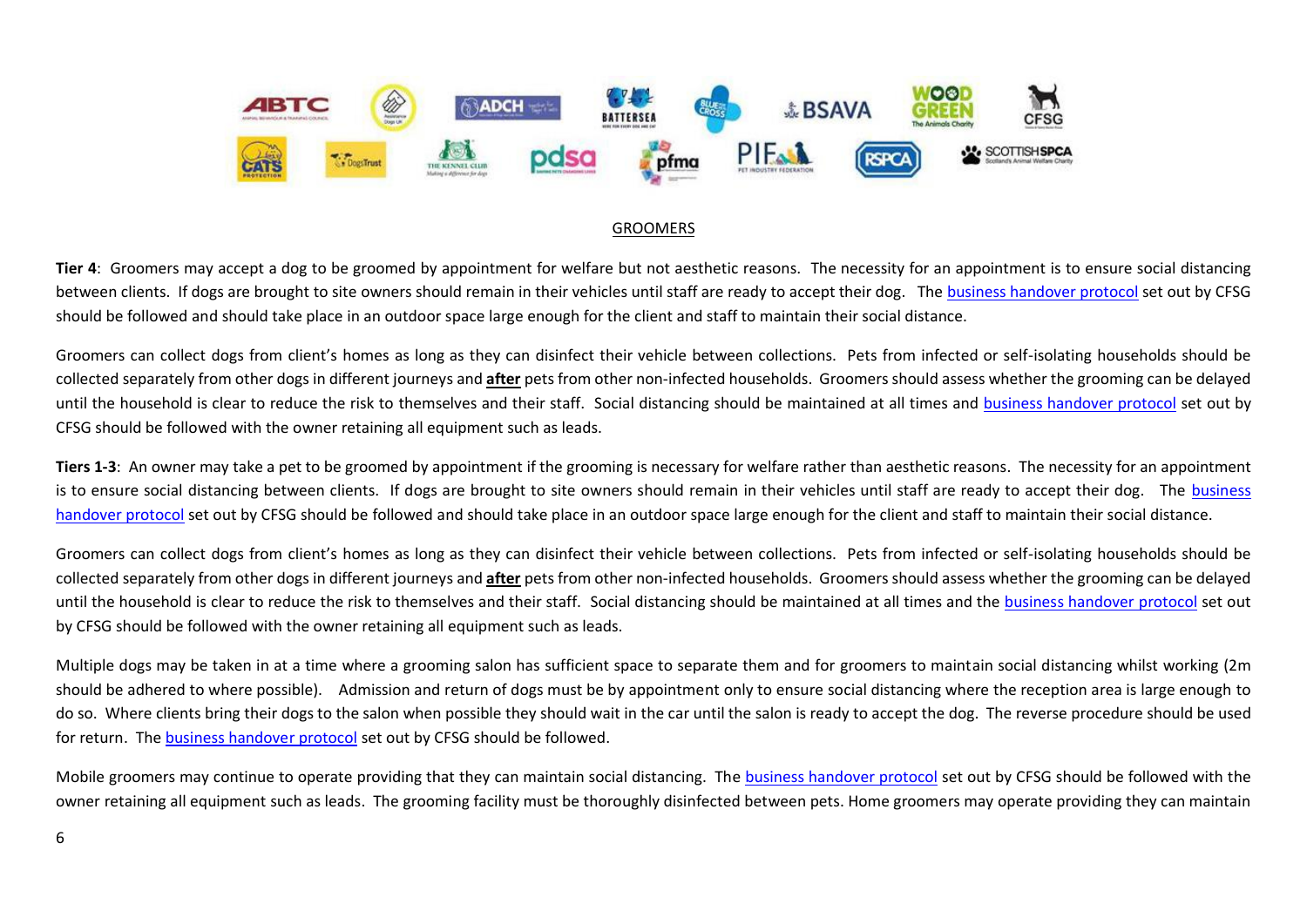

social distancing rules and following the [Government guidance](https://www.gov.uk/guidance/working-safely-during-coronavirus-covid-19/homes) on those working in other people's homes. They should not visit an infected or self-isolating household. All equipment must be disinfected between each home.

## DOG AND CAT BREEDERS

**Tier 4**: Purchasers living in Tier 4 areas are unable to travel to collect a puppy or kitten but the breeder may provide a delivery service across a Tier 4 boundary. When it is necessary for welfare reasons for the pet to be moved to their new home a breeder may take a puppy or kitten to the purchaser by appointment providing the handover can be performed using the [business handover protocol](https://www.cfsg.org.uk/coronavirus/) set out by CFSG. When a pet is delivered handover should take place in an outdoor space large enough for the breeder/transporter and purchaser to maintain their social distance (2m should be adhered to where possible). Whilst it is desirable to give an item of bedding with a kitten or puppy care must be taken to ensure there is no potential for transfer of virus. A puppy or kitten should not be taken to an infected or self-isolating household.

Tiers 1-3: In view of the coronavirus restrictions potential owners may be unable to visit a litter in person to view a puppy or kitten with their mother in its home environment and so some virtual means of allowing potential purchasers to view is necessary. Puppies and kittens ready for sale in November should already have been viewed prior to the new restrictions. Puppies and kittens that are ready to be rehomed should be delivered to their new owners by the breeder. Where this may not be possible and it is considered reasonably necessary for **welfare reasons**, they may be collected. In these circumstances the collection should be by appointment only and the handover must take place outside maintaining social distance and in compliance with other safety precautions. other .

When a pet is delivered handover should take place in an outdoor space large enough for the breeder/transporter and purchaser to maintain their social distance (2m should be adhered to where possible). Whilst it is desirable to give an item of bedding with a kitten or puppy care must be taken to ensure there is no potential for transfer of virus.

Paperwork and other checks and documentation should be predominantly completed ahead of the meeting. Prior to the acquisition of the puppy or kitten, the purchaser should be given advice on immediate care of them including what food to purchase and allowing them to settle in their new home.

Breeders who are considering mating a bitch or queen should ensure that they have the facility to be able to allow potential purchasers to view the litter remotely if necessary because social distance cannot be maintained and whether the offspring will have sufficient socialisation in the current pandemic. They should also consider how the offspring can be safely handed over complying with the guidance above.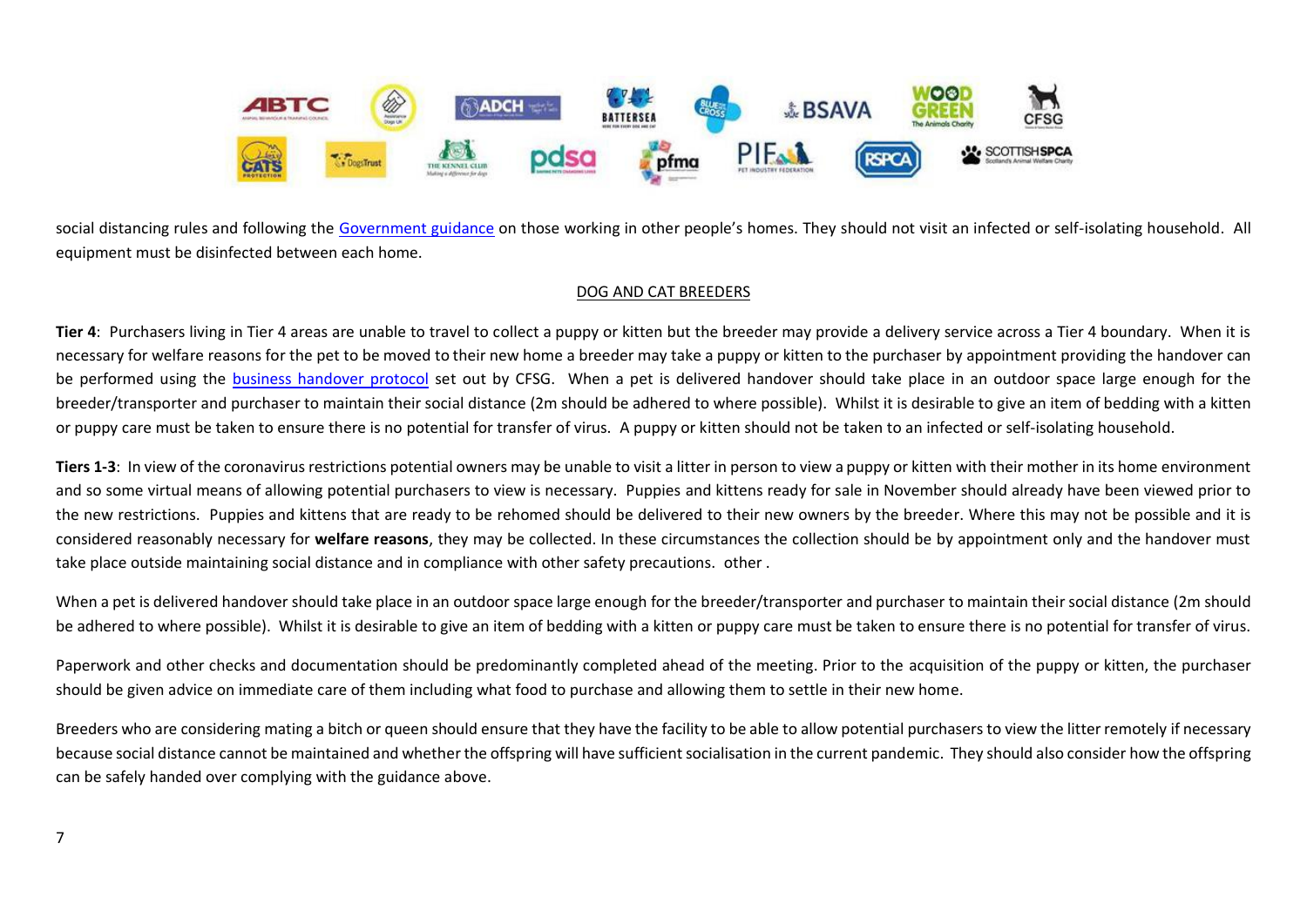

It may not be possible to vaccinate and microchip puppies or kittens during this time. Breeders and purchasers should contact their veterinary practice by telephone first for advice. Where there is a high risk of infection with severe disease such as Canine Parvovirus the practice may be able to provide suitable arrangements for vaccination if a disease and public health assessment by the vet shows it to be appropriate and social distancing can be maintained. The breeder's veterinary practice should be contacted for advice prior to sale. If, on assessment, the veterinary practice feels vaccination is appropriate, it may be that the risk of a visit by a vet and veterinary nurse is considered less of a public health risk than individual animals being taken to each purchaser's practice. If vaccination is undertaken the pet should be microchipped at the same time if not already implanted.

# PET RE-HOMING AND RESCUE ORGANISATIONS

**Tier 4**:Adopters living in Tier 4 areas are unable to travel to collect a pet but the rescue may provide a delivery service across a Tier 4 boundary. When it is necessary for welfare reasons for the pet to be moved to their new home the organisation may take a puppy or kitten to the adopterer by appointment providing the handover can be performed using the [business handover protocol](https://www.cfsg.org.uk/coronavirus/) set out by CFSG. When a pet is delivered handover should take place in an outdoor space large enough for the rescue staff and adopter to maintain their social distance (2m should be adhered to where possible). Whilst it is desirable to give an item of bedding with a pet care must be taken to ensure there is no potential for transfer of virus. A pet should not be taken to an infected or self-isolating household.

Animals should not be moved into or out of a Tier 4 area except for welfare reasons that cannot be controlled by any other means. When it is necessary for an animal to be moved across a Tier 4 boundary the animal should be securely caged and be put into or taken out of the vehicle by local staff. The vehicle driver should remain in the vehicle at all times during the journey.

Re-homing organisations should accept relinquished animals from within the Tier 4 area. Where possible the animals should be collected by appointment and handed over using the [business handover protocol.](https://www.cfsg.org.uk/coronavirus/)

**Tiers 1-3**:Animal rescue and rehoming establishments should continue to rehome pets by offering to transport them to the home of adopters providing that a suitable vehicle is available that can be disinfected between each journey. Where this may not be possible and it is considered reasonably necessary for welfare reasons, establishments may allow adopters to collect pets by appointment. In these circumstances the handover must take place outside, maintaining social distancing, and in compliance with other safety precautions. The CFSG business handover protocol should be used. Animals should not be rehomed to coronavirus infected or self-isolating households or those where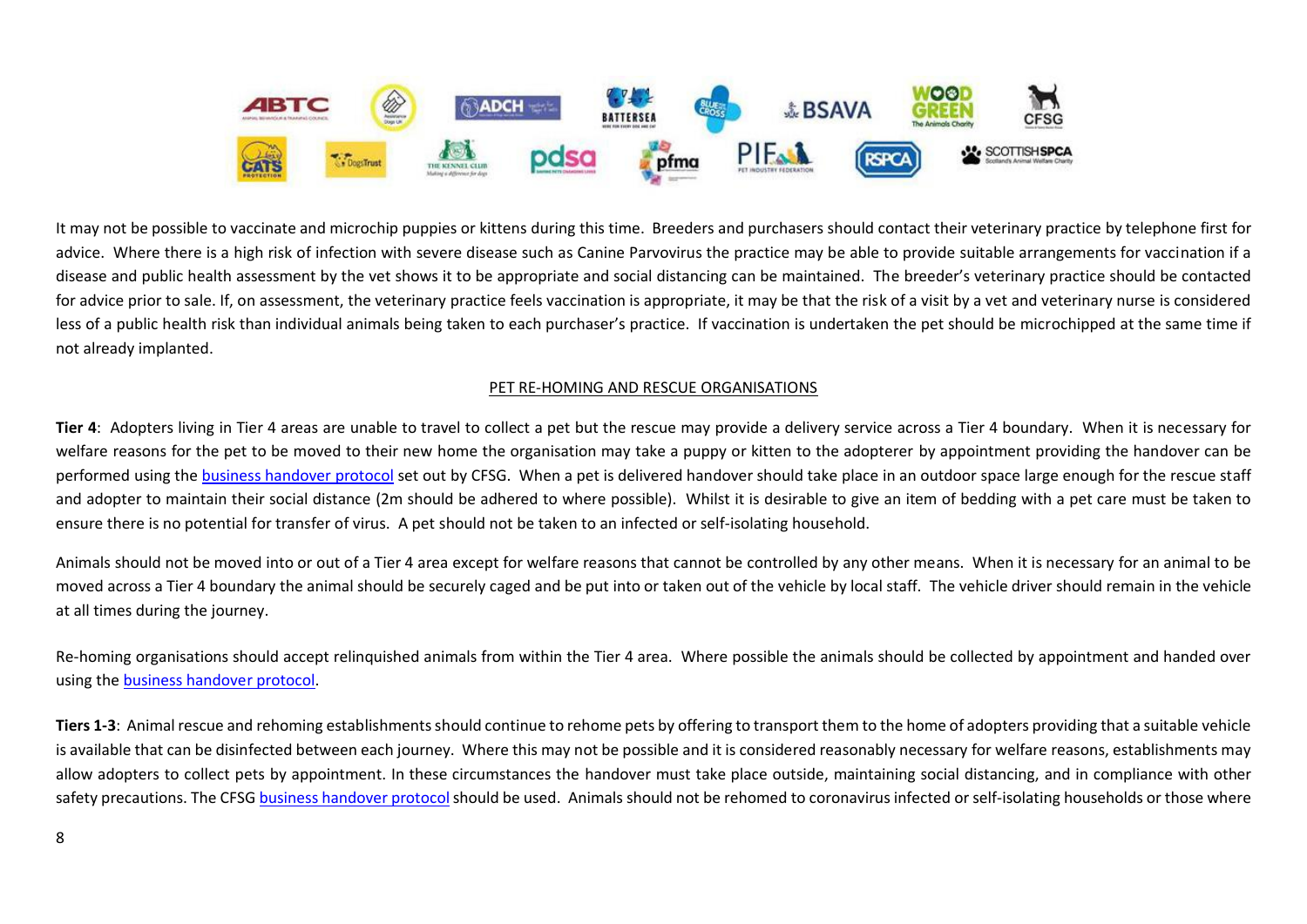

someone in the household has symptoms of coronavirus. Further detail is available [here.](http://www.cfsg.org.uk/coronavirus/_layouts/15/start.aspx#/) It may be necessary to admit pets from an infected or self-isolating household and additional precautions should be taken to protect staff.

Providing a suitable vehicle is available animals should be collected by arrangement from households that are unable to provide adequate care for the animals. Staff should be provided with suitable protective equipment and the CFSG [business handover protocol](http://www.cfsg.org.uk/coronavirus/_layouts/15/start.aspx#/) used to maintain social distancing. If the animal cannot be collected and it is considered reasonably necessary for welfare reasons, owners may still be permitted to visit a rescue by appointment for the purposes of relinquishing it.. The animal should be placed in the isolation facility and dealt with **after** all other animals on site. Further detail is available [here.](http://www.cfsg.org.uk/coronavirus/_layouts/15/start.aspx#/)

## PET SHOPS AND OTHER BREEDERS

Selling pets already in stock or coming through the supply chain may continue providing adequate recommended social distance and health precautions can be maintained at all times (2m should be adhered to where possible). A decision to sell small pets should be made on an individual basis having made a risk assessment of the pet shop's ability to carry out the function in accordance with government's Coronavirus safety guidelines and subject to the ability of staff on duty to provide informed care advice about the particular species being sold. Pet shops can also consider arrangements for home delivery of items.

Consideration must be given by breeders as to how the welfare of existing juvenile stock can be maintained whilst the coronavirus measures are in place and where necessary advice should be obtained on how best to maintain the health and welfare of the animals. This can be obtained from their breeder's veterinary surgeon or in the case of a licensed premises such as a pet shop, the veterinary surgeon assigned to the premises under the Licensing of Animal Activities Regulations.

### PET MICROCHIP IMPLANTERS

This guidance is for businesses that provide a microchip implant service. Veterinary practices that implant should follow guidance from the RCVS. Implantation whilst having a pet vaccinated by a vet is the most appropriate solution to comply with compulsory microchip legislation that requires dogs to be microchipped by the age of eight weeks and before change of ownership and for cats. Businesses that provide a microchip implant service may continue to operate providing that they can do so whilst protecting public health by maintaining social distancing and hygiene requirements as advised by [government.](https://www.gov.uk/guidance/working-safely-during-coronavirus-covid-19/homes) Implanters should not microchip a puppy or kitten in a household which has someone infected with coronavirus or who is self-isolating because of the virus.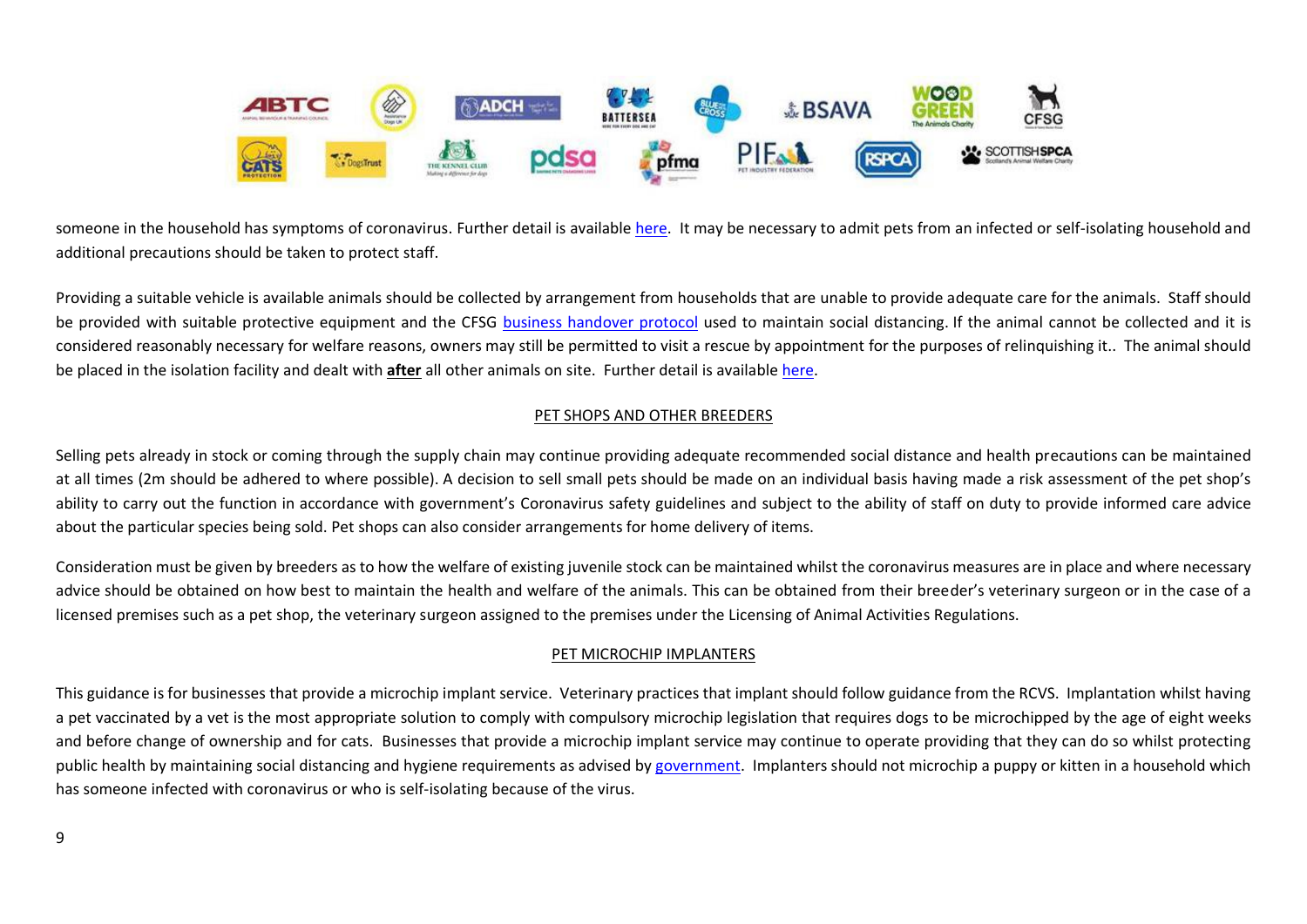

**Tier 4**: Microchip implanters may operate in a Tier 4 area providing they do so in a COVID-secure manner. Advice on working in other people's homes is on the [government](https://www.gov.uk/guidance/working-safely-during-coronavirus-covid-19/homes)  [website.](https://www.gov.uk/guidance/working-safely-during-coronavirus-covid-19/homes)

**Tiers 1-3**:Microchipping cannot be achieved safely whilst maintaining social distance as puppies and kittens need to be restrained whilst being implanted so the implanter must take with them an appropriately trained second person to provide the restraint. Adequate protection between the implanter and assistant should be provided if they are not from the same household. The litter should be separated from the bitch or queen by the owner and left in a safe and secure area where the implanter can reach them with minimal access to the premises. Once the litter has been implanted all necessary paperwork should be completed online after the implanter has returned home and no paperwork left at the premises except in exceptional circumstances.

After the implanter and assistant return they should thoroughly wash with soap and water and leave to dry any equipment used that cannot be disposed of responsibly. Nothing should be left at the owner's premises.

### DOG TRAINERS

**Tier 4**: Only one-to-one training outdoors is allowed with no indoor training. Social distance should be maintained and class sizes are limited to one-to-one (person or household bubble) to maintain social distance so there is no mixing between household bubbles (2m should be adhered to where possible). There should be no physical contact between the trainer and client or dog and social distance should be maintained at all times.

**Tier 3**: Indoor group training classes are not allowed, but one-to-one (the client may be a person or single household/support bubble) training sessions may continue in a COVID-secure venue (e.g. a sports hall or village hall) subject to a risk assessment to ensure social distance is maintained. Outdoor training can go ahead providing social distance can be maintained and class sizes are limited to one-to-one (person or household bubble) to maintain social distance so there is no mixing between household bubbles (2m should be adhered to where possible). There should be no physical contact between the trainer and client or dog and social distance should be maintained at all times.

**Tier 2:** Indoor training is allowed in a COVID-secure venue and an appropriate risk assessment has been made. It remains subject to social contact rules so must not go ahead where there is any mixing between social bubbles. The trainer would be working with one household/support bubble (which is realistically most likely to be one-to-one).